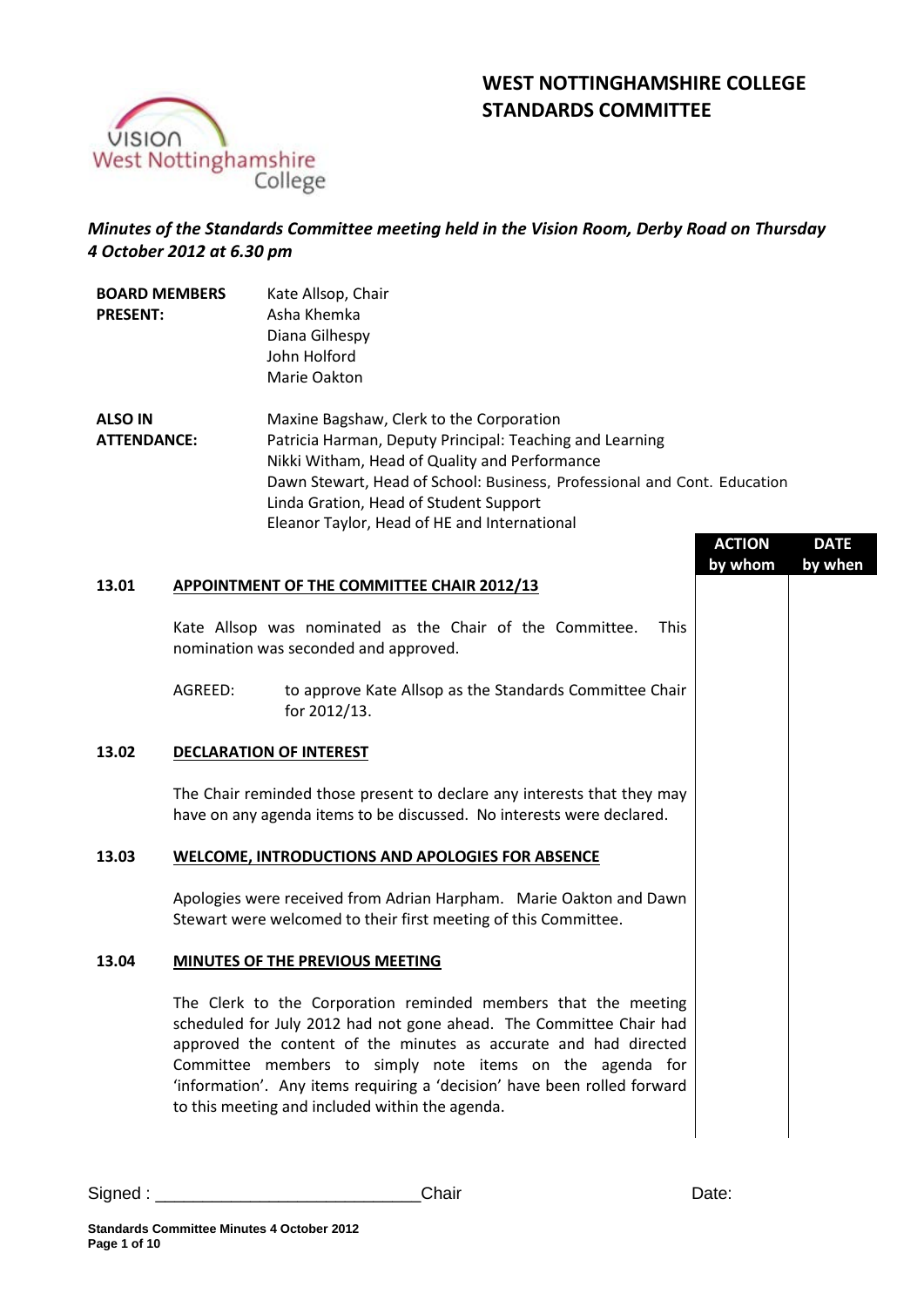|       | AGREED:<br>to note the update.                                                                                                                                                                                                                                                                                                                                                                                                                                                                                                                                                                                                                                                                                                                                                                                                                                                        |                     |                  |
|-------|---------------------------------------------------------------------------------------------------------------------------------------------------------------------------------------------------------------------------------------------------------------------------------------------------------------------------------------------------------------------------------------------------------------------------------------------------------------------------------------------------------------------------------------------------------------------------------------------------------------------------------------------------------------------------------------------------------------------------------------------------------------------------------------------------------------------------------------------------------------------------------------|---------------------|------------------|
| 13.05 | <b>ACTION PROGRESS REPORT</b>                                                                                                                                                                                                                                                                                                                                                                                                                                                                                                                                                                                                                                                                                                                                                                                                                                                         |                     |                  |
|       | Members reviewed the table, and noted that item 1, the internal<br>processes - QIP will be presented at the next meeting as part of the self-<br>assessment report.                                                                                                                                                                                                                                                                                                                                                                                                                                                                                                                                                                                                                                                                                                                   | Nikki<br>Witham     | 15 Nov<br>2012   |
| 13.06 | <b>DEPUTY PRINCIPAL'S REPORT</b>                                                                                                                                                                                                                                                                                                                                                                                                                                                                                                                                                                                                                                                                                                                                                                                                                                                      |                     |                  |
|       | The Deputy Principal introduced this item and indicated that the most<br>important element for review at this time is the post inspection<br>improvement plan. Members' attention was drawn to page 5, which<br>highlights the activity identified in detail. It was confirmed that all items<br>are currently 'red' as progress towards them has been limited due to the<br>fact that it is so early in the year. Throughout the year all items will move<br>to amber and green once they are completed. Members' attention was<br>drawn to page 13, where clarity is given regarding categorisation of red,<br>amber and green.                                                                                                                                                                                                                                                     |                     |                  |
|       | Members reviewed the improvement plan and all agreed that the format<br>presented was really helpful, it was agreed that an update on the post<br>inspection improvement plan would be presented as part and parcel of<br>the Deputy Principal's report at each meeting.                                                                                                                                                                                                                                                                                                                                                                                                                                                                                                                                                                                                              | Deputy<br>Principal | Standing<br>Item |
|       | Other matters raised by the Deputy Principal for information were:                                                                                                                                                                                                                                                                                                                                                                                                                                                                                                                                                                                                                                                                                                                                                                                                                    |                     |                  |
|       | A change made to the success rate measure is to calculate an<br>٠<br>additional success rate, which includes functional skill qualifications.<br>The new success measure will only be used for illustrative purposes<br>until a clear definitive statement in regard to the future of functional<br>skills is provided by the data services. What the College intends to do<br>is to show statistics both 'with' and 'without' functional skills<br>qualifications.<br>A review of FE Teacher training qualifications is to be undertaken<br>within the FE and skills sector. BIS has asked LSIS to conduct the<br>project. The current system has been criticised for being confusing<br>and not taking into account previous professional experience. As a<br>result the position of teacher training qualifications is a bit 'in limbo'<br>until full development of the FE Guild. |                     |                  |
|       | AGREED:<br>to note the update provided.                                                                                                                                                                                                                                                                                                                                                                                                                                                                                                                                                                                                                                                                                                                                                                                                                                               |                     |                  |
| 13.07 | <b>LEARNER RECRUITMENT - 2012/13 (TARGETS AND POSITION TO DATE)</b>                                                                                                                                                                                                                                                                                                                                                                                                                                                                                                                                                                                                                                                                                                                                                                                                                   |                     |                  |
|       | The Deputy Principal introduced this item and confirmed that what was<br>presented was an update following the report that was reviewed by the<br>Board in September 2012, the following was noted:                                                                                                                                                                                                                                                                                                                                                                                                                                                                                                                                                                                                                                                                                   |                     |                  |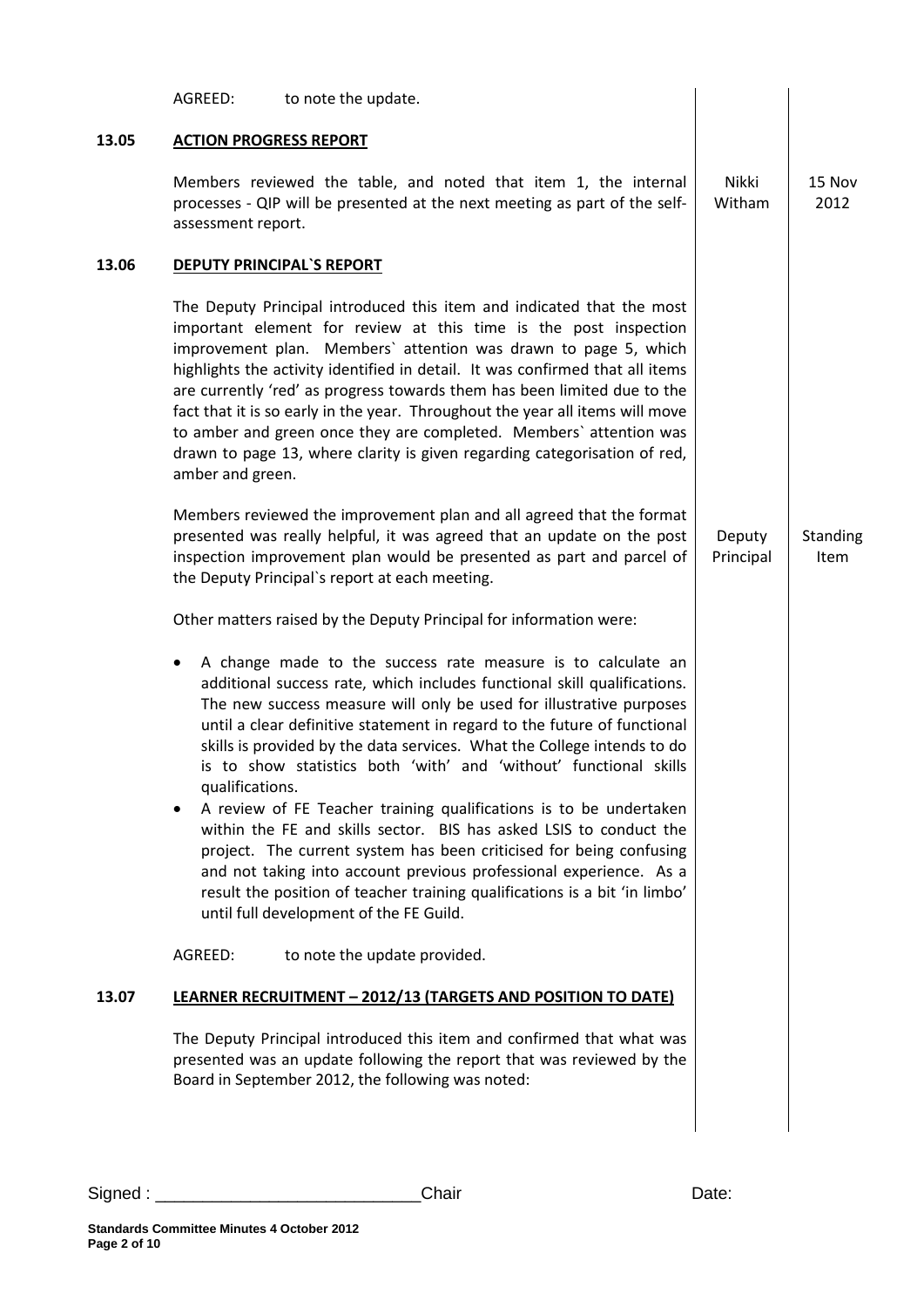- Planned full time 16-18 enrolment is 3239, actual enrolled is 3029 which equates to 94% of planned. 72 Trackwork learners are still to enrol, this will take the college to a total of 3101 enrolments, which will equate to 95.7% of plan.
- Planned full time 19+ enrolments are 775, 854 have enrolled which equates to 110% of plan. Further groups of Hair & Beauty students are to enrol in January and April 2013.
- HEFCE funded new full time entrants to HE target is 211, with a secondary target of 186, the College has now enrolled 192.
- The secondary target for full time equivalent FTE HEFCE enrolments is 454, enrolment is now 462.22.

Members discussed the unusual .22% and were advised that not every part time Student in HE is a rounded 0.5 placement. Foundation degrees are about the number of credits, 0.5 is a minimum but Foundation degrees are normally .67.

Members were reminded that this report relates to full time enrolments only and part time statistics are separated out and includes enrolments that continue throughout the entirety of the academic year.

AGREED: to note the update provided.

# **13.08 EXAMINATION RESULTS 2011/12**

The Deputy Principal introduced this item and drew members` attention to page 20, which summarises the key points. At page 29 the exam results are provided by subject. Members were assured that each area has an action plan in place to bring about improvements.

The following was noted:

- A2 overall pass rate shows a continuing improvement trend. Overall pass rate increased from 98.9% to 99.2%. Of the 17 subjects reported, 15 had 100% pass rates.
- The national pass rate increased from 97.8% to 98%, the College was therefore above national percentage.
- The proportion of passes at high grades  $(A^* B)$  fell by 4% to 28%, the proportion of A\* C grades also reduced from 69% to 62% compared with the previous year. All agreed that this was a disappointing position.
- The AS overall pass rate fell by 2% from 79% to 77%. Of the 19 subjects offered, 3 had a 100% pass rate and a further 5 pass rates above 90%, this however is still disappointing.
- The proportion of passes A to C grade reduced from 53% to 48% compared with the previous year.
- GCSE pass rates continue to improve, the pass rate improving from 98.5% to 99.4%.
- The proportion of  $A^*$  C grade passes though reduced from 65% to 60%.

```
Signed : ____________________________Chair Date:
```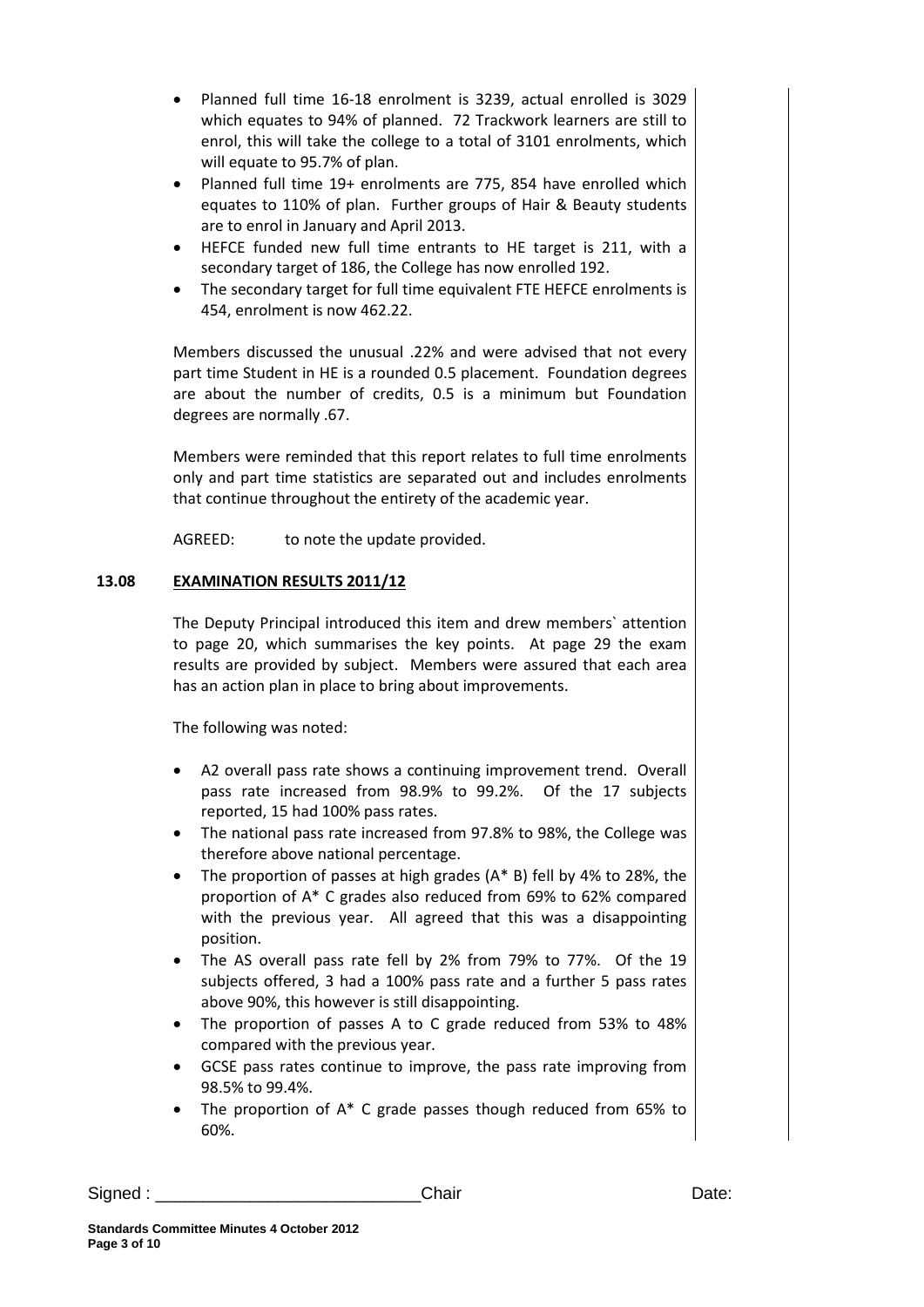| 13.09 | Key areas for improvement in 2012/13 are:<br>Improvement in proportion of high grades A*B and A*C grades<br>a)<br>at A2 level.<br>Improvement in overall pass rate at AS level.<br>b)<br>Improvement in proportion of A-C grades at AS level.<br>c)<br>Improvement in A*-C grades at GCSE level, specifically in<br>d)<br>English and Mathematics, it was noted that the sciences had<br>done very well.<br>Improve retention rates for GCSE qualifications.<br>e)<br>Members reviewed the data provided in detail and agreed that whilst<br>there were some improvements there were some clear disappointing<br>slippages which have to be addressed. The Committee felt that it was<br>their role to set challenging targets and clearly explain to staff the<br>consequences of not hitting targets. There is an identified need to better<br>listen to student feedback and how this will lead to changes in teaching,<br>learning and curriculum delivery, particularly at AS level.<br>In relation to the A2 results, all acknowledged a desire not to see another<br>year where high grades do not improve. What needs to be introduced are<br>clear consequences for continued failure to improve. It was agreed that<br>this Committee would look at an improvement framework and monitor<br>activity and impact at each meeting. The Principal firmly expressed the<br>belief that there is a need to monitor and put sanctions in place to bring<br>about improved performance. The Management Team must intervene<br>early and not leave too late in the day.<br>AGREED:<br>to note the report presented.<br><b>HIGHER EDUCATION</b><br>1) HE Strategy<br>Eleanor Taylor introduced this item and drew members' attention to the<br>HE Strategy 2012/13 to 2014/15. She explained that this document sets<br>out the College's strategy for the next three years and outlines how it will<br>be achieved. Central to this strategy remains the principle that the HE<br>strategy should be in line with the College's Mission, Vision and Core<br>Values and underpinned by a continued commitment to widening | Patricia<br>Harman | <b>Standing</b><br>Item |
|-------|----------------------------------------------------------------------------------------------------------------------------------------------------------------------------------------------------------------------------------------------------------------------------------------------------------------------------------------------------------------------------------------------------------------------------------------------------------------------------------------------------------------------------------------------------------------------------------------------------------------------------------------------------------------------------------------------------------------------------------------------------------------------------------------------------------------------------------------------------------------------------------------------------------------------------------------------------------------------------------------------------------------------------------------------------------------------------------------------------------------------------------------------------------------------------------------------------------------------------------------------------------------------------------------------------------------------------------------------------------------------------------------------------------------------------------------------------------------------------------------------------------------------------------------------------------------------------------------------------------------------------------------------------------------------------------------------------------------------------------------------------------------------------------------------------------------------------------------------------------------------------------------------------------------------------------------------------------------------------------------------------------------------------------------------------------------------------------------------------------------------------|--------------------|-------------------------|
|       | participation and increase local access to university level provision,<br>including visibility of university provision and clarity of information on<br>student finance.                                                                                                                                                                                                                                                                                                                                                                                                                                                                                                                                                                                                                                                                                                                                                                                                                                                                                                                                                                                                                                                                                                                                                                                                                                                                                                                                                                                                                                                                                                                                                                                                                                                                                                                                                                                                                                                                                                                                                   |                    |                         |
|       | She explained that the strategy has been rewritten in response to the<br>national picture and challenges, particularly fees. The full strategy was<br>reviewed at page 35. It was noted that the College has successfully<br>changed university partners, from Leeds Metropolitan University to<br>Birmingham City University for year 1 students.                                                                                                                                                                                                                                                                                                                                                                                                                                                                                                                                                                                                                                                                                                                                                                                                                                                                                                                                                                                                                                                                                                                                                                                                                                                                                                                                                                                                                                                                                                                                                                                                                                                                                                                                                                         |                    |                         |
|       |                                                                                                                                                                                                                                                                                                                                                                                                                                                                                                                                                                                                                                                                                                                                                                                                                                                                                                                                                                                                                                                                                                                                                                                                                                                                                                                                                                                                                                                                                                                                                                                                                                                                                                                                                                                                                                                                                                                                                                                                                                                                                                                            |                    |                         |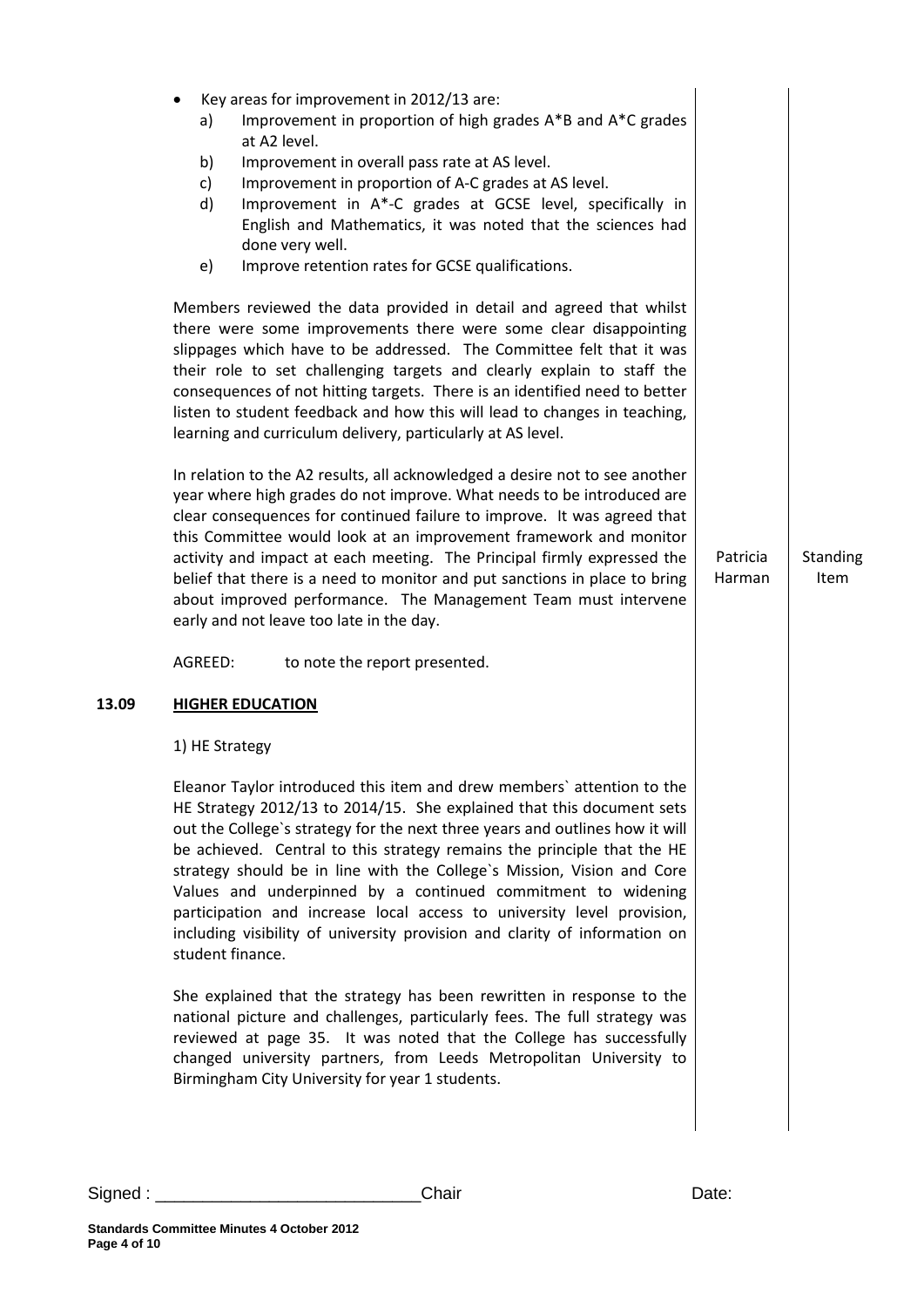To develop HE provision further, the Team are:

- a) Reviewing the offer.
- b) Improving progression.
- c) Actively improving student engagement.

Members noted that whilst the key strategy objectives remained the same, they have been reviewed in light of the changing context for HE and that this should drive the provision forward.

AGREED: to approve the HE Strategy 2012/13.

2) Report from the Academic Standards Committee

Members` attention was drawn to the report from the Committee, it was noted that its last meeting took place on 11 September 2012. Key agenda items were HE enrolments against target, provisional success rates, national student survey outcomes, summary external examiner reports, draft HE strategy and annual monitoring update.

In general discussion, it was noted that the Academic Standards Committee also reviewed external examiner reports with no sanctions being identified and very positive reports. In terms of success rates, the College does not yet have a full picture, but expects to be in roughly the same position as the previous academic year.

Members reviewed the improved national student survey results, with 'satisfaction overall' rising from 80% to 91%. Explanations given for the increase were good teaching and learning and careful monitoring of previous year`s comments and action planning.

One question raised by the Principal was - why is it that the College is doing so well in relation to student satisfaction in HE but not FE? Is there a way that we can compare the delivery models, as it is the same staff who are providing teaching and learning.

Members discussed the learner survey statistics at page 43 and questioned whether or not comparisons can be made with universities as well as HE in FE. Members were advised that comparisons can be made and the College is still performing well. It was noted that the College uses a selection of quotes from students in its marketing materials.

3) HE Quality Assurance and annual monitoring arrangements for 2012/13

Members` attention was drawn to page 45, which sets out an overview of the arrangements for quality assurance and annual monitoring arrangements for HE. College processes meet the requirements of the universities` and Quality Assurance Agency (QAA) guidelines, and are published in the HE Academic Handbook, which is revised annually. The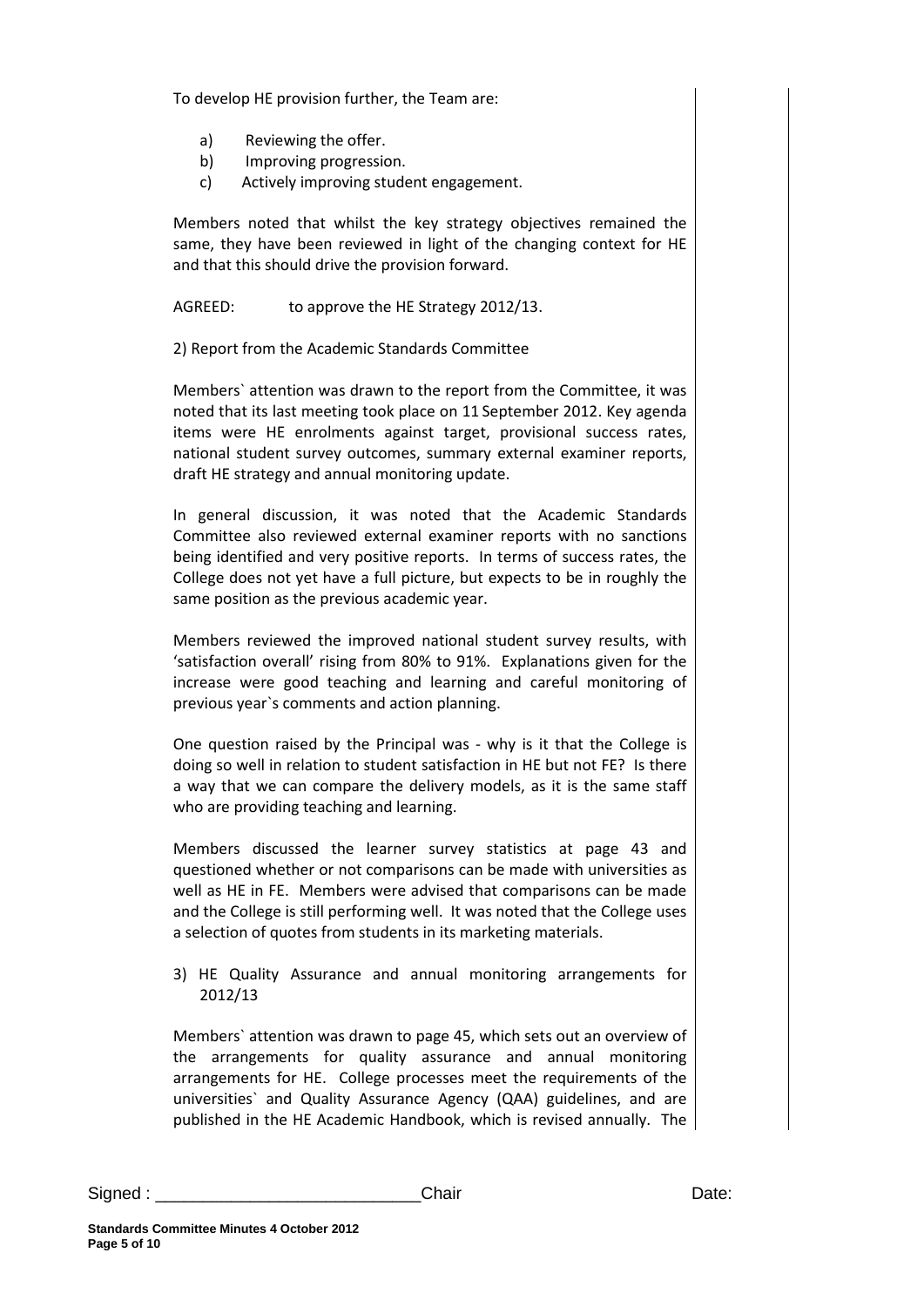report outlines key changes to QAA guidance and review methodology and to College processes. It was noted that the annual monitoring process is considered at annual HE Academic Standards Committee, which also considers the College self-evaluation document before its consideration by the College Executive. In the new methodology there is a clear need to look at capacity to improve, and this will be graded on the basis of a 1-4 rating.

AGREED: to note the update provided

#### **13.10 TEACHING AND LEARNING FRAMEWORK 2012/13**

Nikki Witham introduced this item and explained that the learning framework has been developed for 2012/13 to include guidelines and objectives that will provide a structure for the improvement of teaching and learning as has been identified through the classroom observation process. The College Post Inspection Improvement Plan reflects the guidance provided in the College Inspection Framework September 2012. It was noted that the framework has six key aims. In general discussion it was explained that when staff do apply the framework there is a clear impact, and that the focus for the 2012 year is on the 'learner' and not the 'teaching'. Members were advised that the effective application and impact of the framework will be monitored and measured closely throughout the year through teaching observations, support for improvement of teaching and learning, curriculum reviews, student services and the self-assessment process.

In terms of improvements, the following was noted:

- Lesson observations will clearly identify development required.
- Teaching and learning induction for new staff has set out clear professional expectations, this had been rolled out to all delivery staff.
- Learning Consultants are in place to support and coach staff.

Members all agreed that the key was to ensure that staff consistently apply the framework and that there needs to be clear mechanism to monitor implementation. Members were advised that the implementation and impact is measured by:

- a) learning circles
- b) professional squares
- c) 'how to' activities
- d) bespoke delivery

Members all acknowledged that there was a need to balance trust and monitoring and that a challenging, yet supportive environment needs to be established. It was agreed that in future reports the focus should be on impacts and evidence of progress, rather than just explaining the processes in place. It was noted that a full year mid year report

Nikki

Witham Feb 2013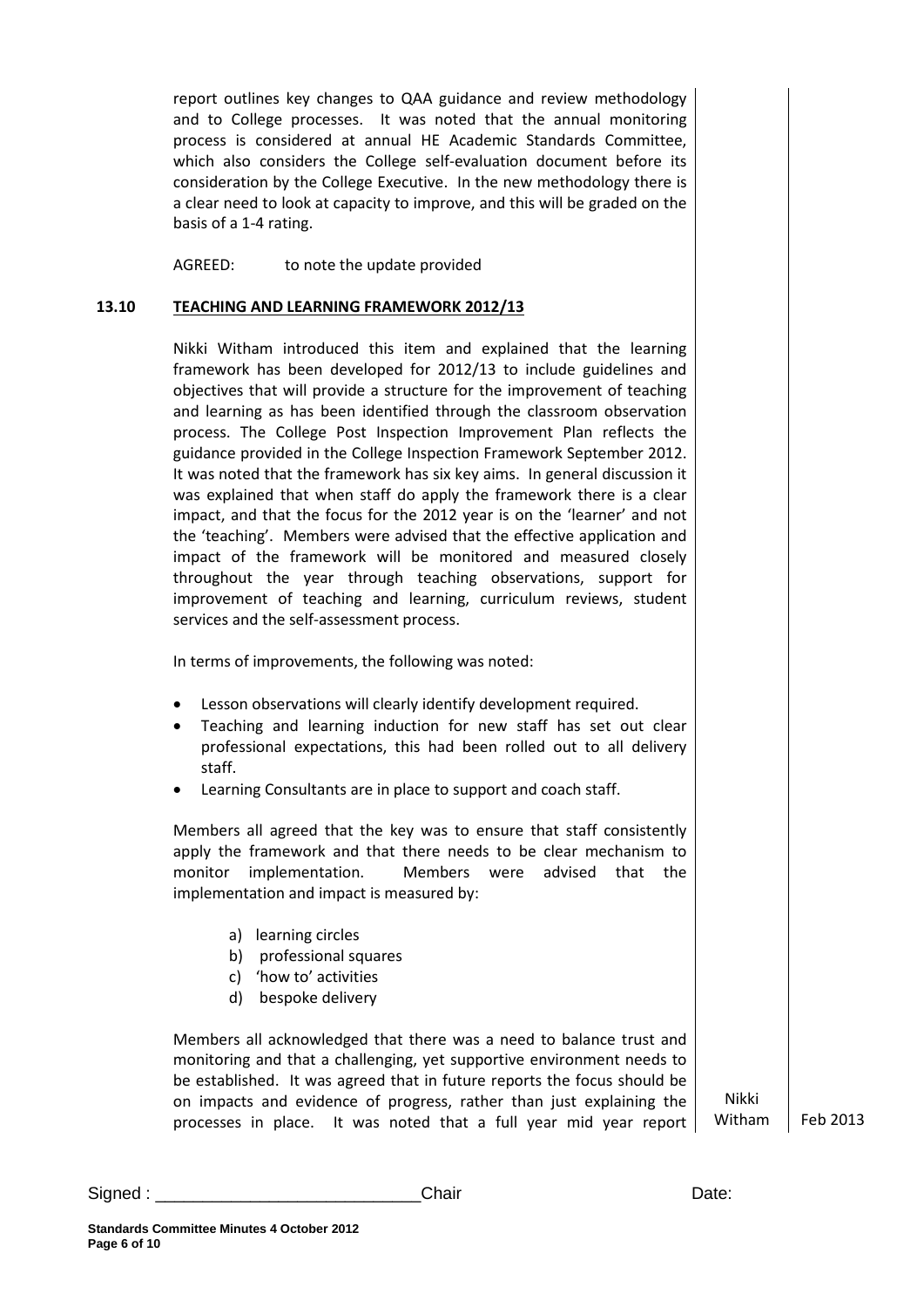|       | illustrating the impact of the framework and the progress and impact on<br>the success measures will be presented to the Committee in February<br>2013.                                                                                                                                                                                                       |                 |                |
|-------|---------------------------------------------------------------------------------------------------------------------------------------------------------------------------------------------------------------------------------------------------------------------------------------------------------------------------------------------------------------|-----------------|----------------|
|       | AGREED to:<br>Note the update provided<br>a)<br>Approve the Learning Framework 2012/13<br>b)                                                                                                                                                                                                                                                                  |                 |                |
| 13.11 | QA AND QI 2012 PLAN                                                                                                                                                                                                                                                                                                                                           |                 |                |
|       | Nikki Witham introduced this report and confirmed that the QA and QI<br>frameworks have been amended to reflect the outcomes of the Ofsted<br>inspection process. Members' attention was drawn to page 64, where it<br>was explained that the framework for Schools of Learning include:                                                                      |                 |                |
|       | Self-assessment<br>$\bullet$<br>Teaching and learning observations<br>٠<br>Curriculum reviews (undertaken by the Executive Team)<br>$\bullet$<br>Support for improving Teaching & Learning<br>$\bullet$<br>Learner Voice<br>Internal verification<br>$\bullet$<br>Audit<br>$\bullet$<br>Regional and national sharing good practice                           |                 |                |
|       | It was explained that the Quality Assurance arrangements differ between<br>Schools of Learning, partner providers and business support areas. In<br>relation to partners different measures have had to be introduced, these<br>include:                                                                                                                      |                 |                |
|       | Self-assessment.<br>New partner selection process.<br>Partner quality, teaching and learning performance reviews.<br>Teaching and learning observation process.<br>Limited notice (2 day) performance inspections (approximately 20<br>planned).<br>Support for improving teaching and learning.<br>Mid year partner review.<br>Learner voice/employer voice. |                 |                |
|       | Business support areas are also encouraged to improve quality and these<br>are assessed through self-assessment, customer voice, audit and regional<br>and national sharing of good practice.                                                                                                                                                                 |                 |                |
|       | Members were advised that a mid year report illustrating the progress<br>and impact of the QA and QI frameworks for all three areas will be<br>presented to the Standards Committee at its meeting on 17 January 2013.                                                                                                                                        | Nikki<br>Witham | 17 Jan<br>2013 |
|       |                                                                                                                                                                                                                                                                                                                                                               |                 |                |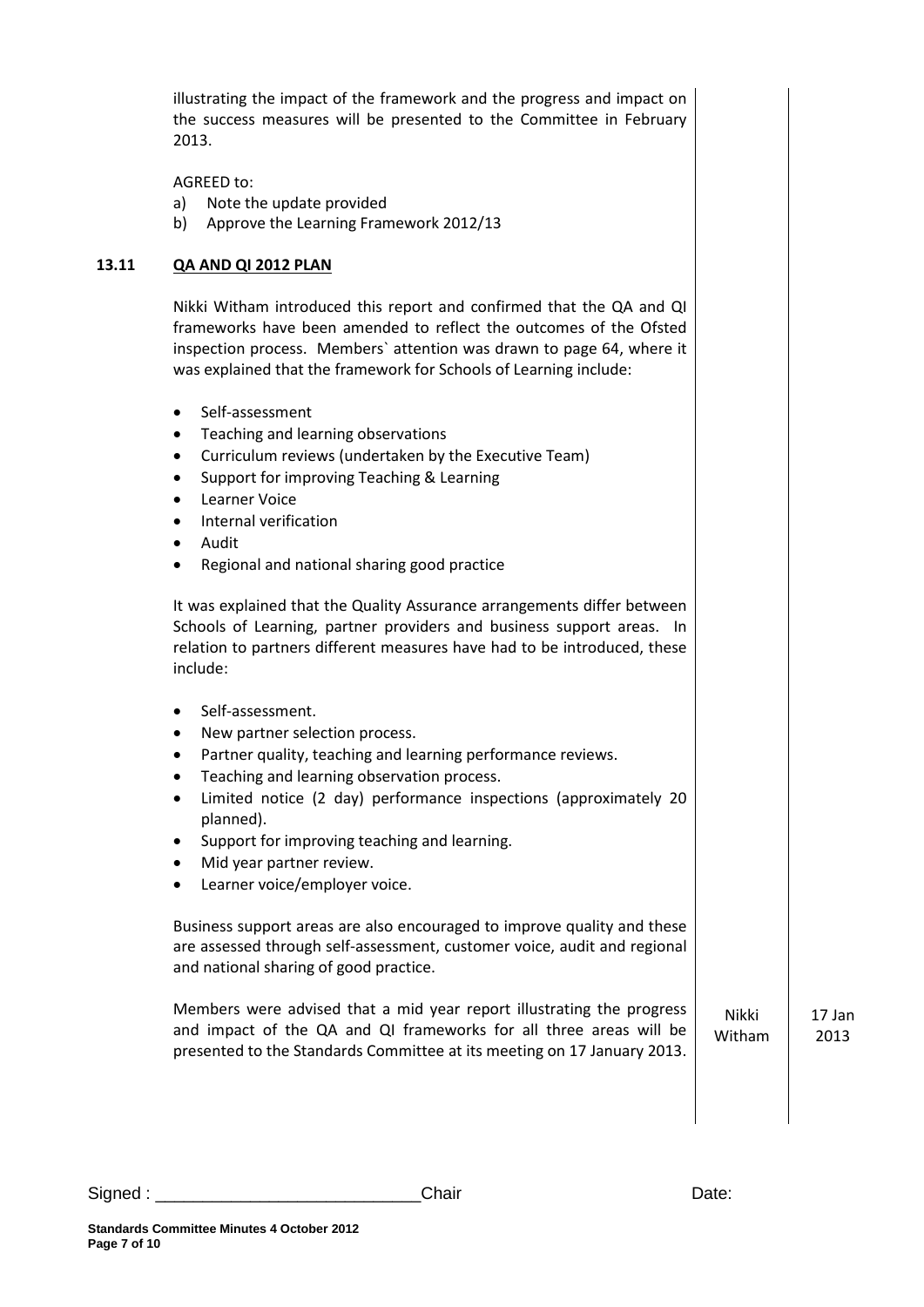#### **13.12 INTERNAL REVIEWS 2011/12 END OF YEAR REPORT**

Nikki Witham introduced this item and confirmed that the data presented provides a picture of the complete 2011/12 academic year. It was noted that in 2012/13 the College will not be undertaking internal reviews for on campus delivery in the same format. Members were reminded that the internal reviews had focussed on areas identified as having 'poor performance' in previous years, and that this had been a very intense mechanism to seek to bring about improvements. As with previous items it was agreed that it was important to focus upon impacts and outcomes, rather than the processes in place.

AGREED: to note the 2011/12 end of year report.

## **13.13 INTERNAL AND EXTERNAL REVIEW FRAMEWORK 2012/13**

The Deputy Principal introduced this item and confirmed that the content of the report follows on from the presentation made to the College Board at its September meeting. In general terms, members were reminded of the Ofsted Inspectors` criticisms following review of procedures, particularly the fact that SARs are insufficiently self critical, some grades are too generous, self assessment process often fails to identify crucial areas for improvement, and Governors have not reviewed the SAR with sufficient rigour.

It was accepted that the College has always looked at the SAR, but going forward it is the intention of the Executive to review and challenge the process and grades more rigorously. A more critical process has been introduced.

Members noted the main changes to the revised process, which include:

- a) A requirement at every stage of the process for scrutiny, accountability and validation.
- b) Heads of School be more involved and accountable in driving through improvements.
- c) The Executive Team will be more involved in providing an external view and recommendations.
- d) External validation of the SAR will be extended to two members of the Standards Committee and two external representatives.
- e) A more obvious connection between the Schools of Learning and the Colleges SARs and QIPs.

Members of the Committee questioned how the staff had responded to the Ofsted report. It was felt that generally staff had accepted the findings and agreed that there were areas to improve and that a response would be needed quickly.

AGREED: to note the update provided.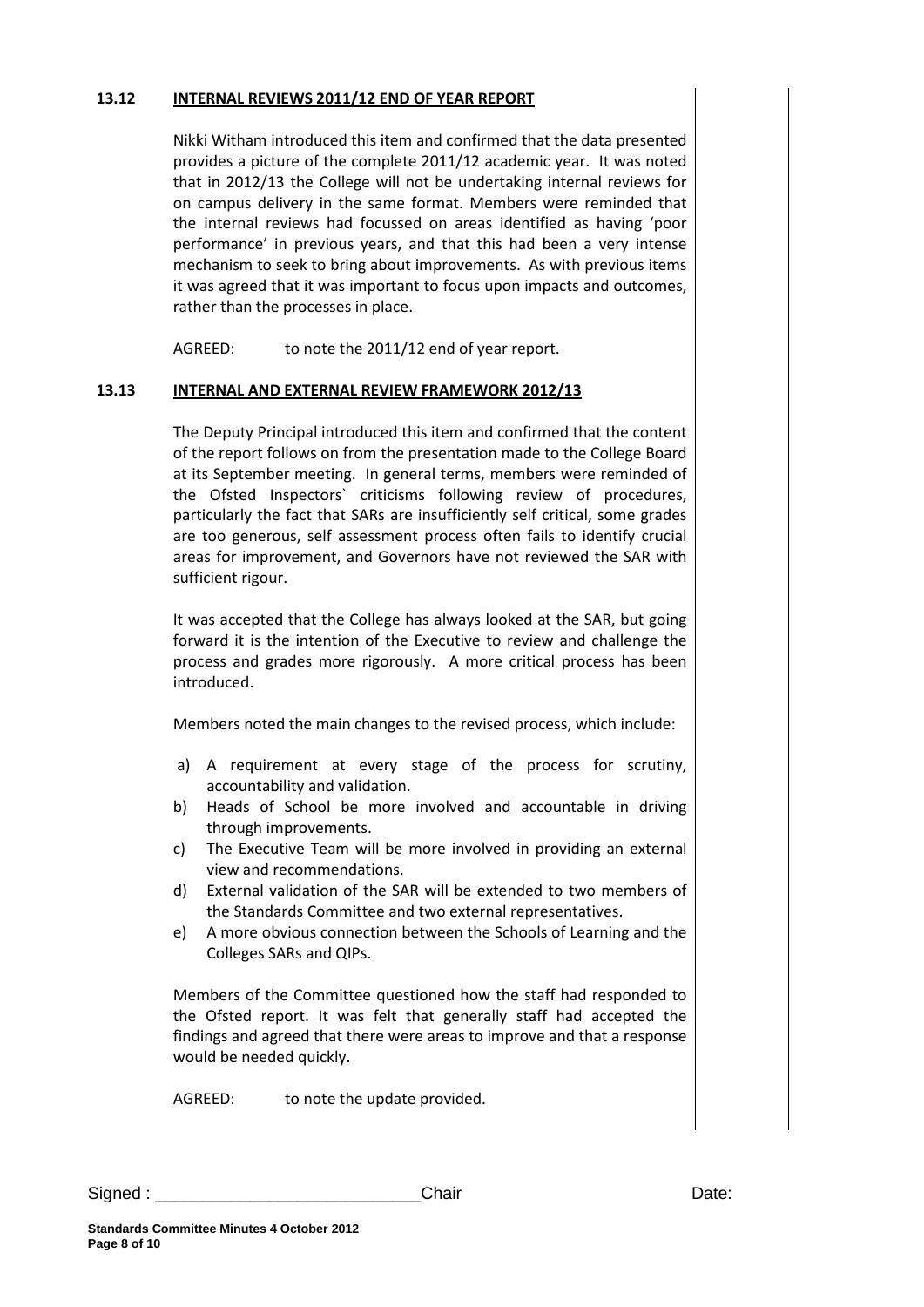#### **13.14 SAFEGUARDING**

The Deputy Principal introduced this item and reminded Governors that Safeguarding was awarded Grade 2 by Ofsted due to some observed unsafe working practices. Some learners at Station Park wore lanyards around their necks whilst operating machinery and a chemical cleaning spray was used at the Academy when there was insufficient ventilation for learners.

The Safeguarding Development Plan for 2012/13 has been developed through the extension of the robust 2011/12 plan, continuing with the two themes of attaining excellence and reaching new heights. Under the theme of reaching new heights in Safeguarding there are three priority areas:

- 1) Partners
- 2) E-safety
- 3) Responsibility

Under the theme of obtaining safeguarding excellence, there are four priority areas:

- 1) Safe environment
- 2) Safe recruitment
- 3) Protecting young people and vulnerable adults
- 4) Governance and reporting

It was noted that Diana Gilhespy continues to be the Link Governor for Safeguarding and that two Learners are members of the Safeguarding Steering Group for 2012/13. Members reviewed the development plan for 2012/13 and thought that it was entirely sensible and selfexplanatory.

Members were advised that two Safeguarding incidents were reported by partners during July 2012.

AGREED: to note the update provided.

#### **13.15 SURVEY RESULTS**

Linda Gration introduced this report and drew members` attention to page 99 which provided the following summary:

- When compared with national ratings QDP survey results 2 show all ten areas surveyed in the upper quartile.
- Two Schools of Learning have results significantly below College average scores.
- Learner voice continues to be effective to engage with Learners.
- Formal complaints increased by 21% on 2010/11.

Signed : \_\_\_\_\_\_\_\_\_\_\_\_\_\_\_\_\_\_\_\_\_\_\_\_\_\_\_\_Chair Date: